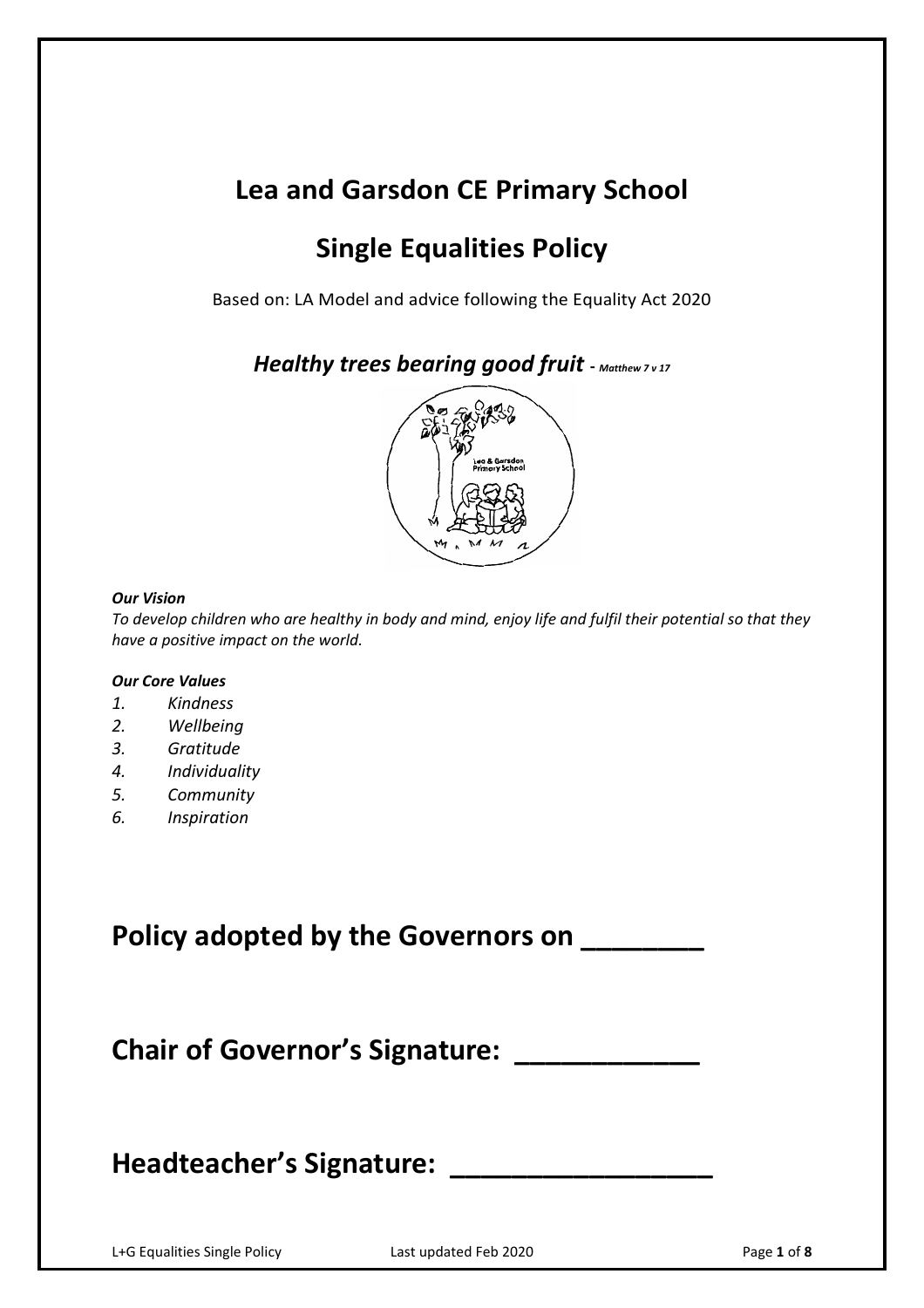# **Lea andGarsdonCEPrimary School Single EqualitiesPolicy**

### **Legal framework**

- **1.** We welcome our duties underthe Equality Act 2010 to eliminate discrimination, advance equality of opportunity and foster good relations in relation; to disability, ethnicity, sex (gender), religion/belief, sexual orientation, gender identity (and as relevant, pregnancy/ maternity, and in relation to employment; age and marriage/civil partnership}.
- **2.** We recognise and act on all opportunities to promote community cohesion.
- **3.** We recognise that these duties and intentions reflect international human rights standards as expressed in the UN Convention on the Rights of the Child, the UN Convention on the Rights of People with Disabilities, and the Human Rights Act 1998.

### **Guiding principles**

**4.** In fulfilling the legal obligations and our intentions cited above, we are guided by nine principles:

### **Principle 1: All learners are of equal value.**

We see all learners and potential learners, and their parents and carers, as of equal value:

- whether or not they are disabled
- whatever their ethnicity, culture, national origin or national status
- whatever their sex (gender)
- whatever their gender identity
- whatever their religious or non-religious affiliation or faith background
- whatever their sexual orientation.

### **Principle 2: We recognise and respect difference.**

Treating people-equally (Principle 1 above) does not necessarily involve treating them all the same. Our policies, procedures and activities must not discriminate but must nevertheless take account of differences of life-experience, outlook and background, and in the kinds of prejudice that people may face, in relation to:

- disability, so that reasonable adjustments are made
- ethnicity, so that different cultural backgrounds and experiences of prejudice are recognised
- sex (gender), so that the different needs and experiences of girls and boys, and women and men, are recognised
- religion, belief or faith background
- sexual orientation
- gender identity.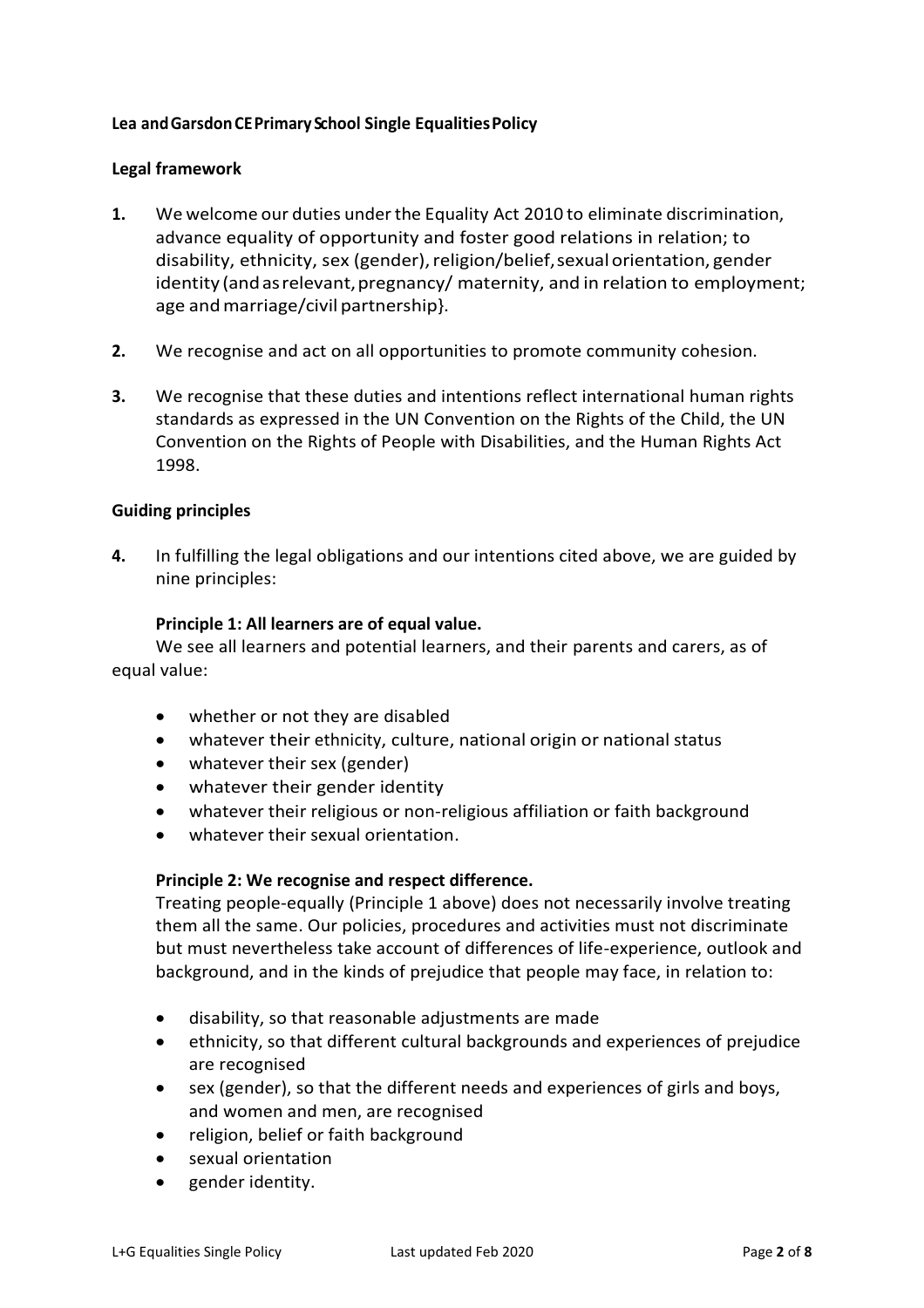(and asrelevant, pregnancy/maternity,andin relation to employment; age and marriage/civil partnership).

# **Principle 3: We foster positive attitudes and relationships, and a shared sense of cohesion and belonging.**

We intend that our policies, procedures and activities should promote:

- positive attitudes towards disabled people, good relations between disabled and non-disabled people, and an absence of harassment of disabled people
- positive interaction, good relations and dialogue between groups and communities different from each other in terms of ethnicity, culture, religious affiliation, national origin or national status, and an absence of prejudicerelated bullying and incidents
- mutual respect and good relations between boys and girls, and women and men, and an absence of sexual, homophobic, and gender identity based harassment.

# **Principle 4: We observe good equalities practice in staff recruitment, retention and development.**

We ensure that policies and procedures should benefit all employees and potential employees, for example in recruitment and promotion, and in continuing professional development:

- whether or not they are disabled
- whatever their ethnicity, culture, religious affiliation, national origin or national status
- whatever their sex (gender) and sexual orientation
- whatever their gender identity

(and as relevant, in respect of pregnancy/maternity, age and marriage/civil partnership).

# **Principle 5: We aim to reduce and remove inequalities and barriers that already exist**

In addition to avoiding or minimising possible negative impacts of our policies, we take opportunities to maximise positive impacts by reducing and removing inequalities and barriers that may already exist in relation to:

- disabled and non-disabled people
- people of different ethnic, cultural and religious backgrounds
- girls and boys, women and men
- sexual orientation
- gender identity

(and as relevant, in respect of pregnancy/maternity, and in relation to employment; age and marriage/civil partnership).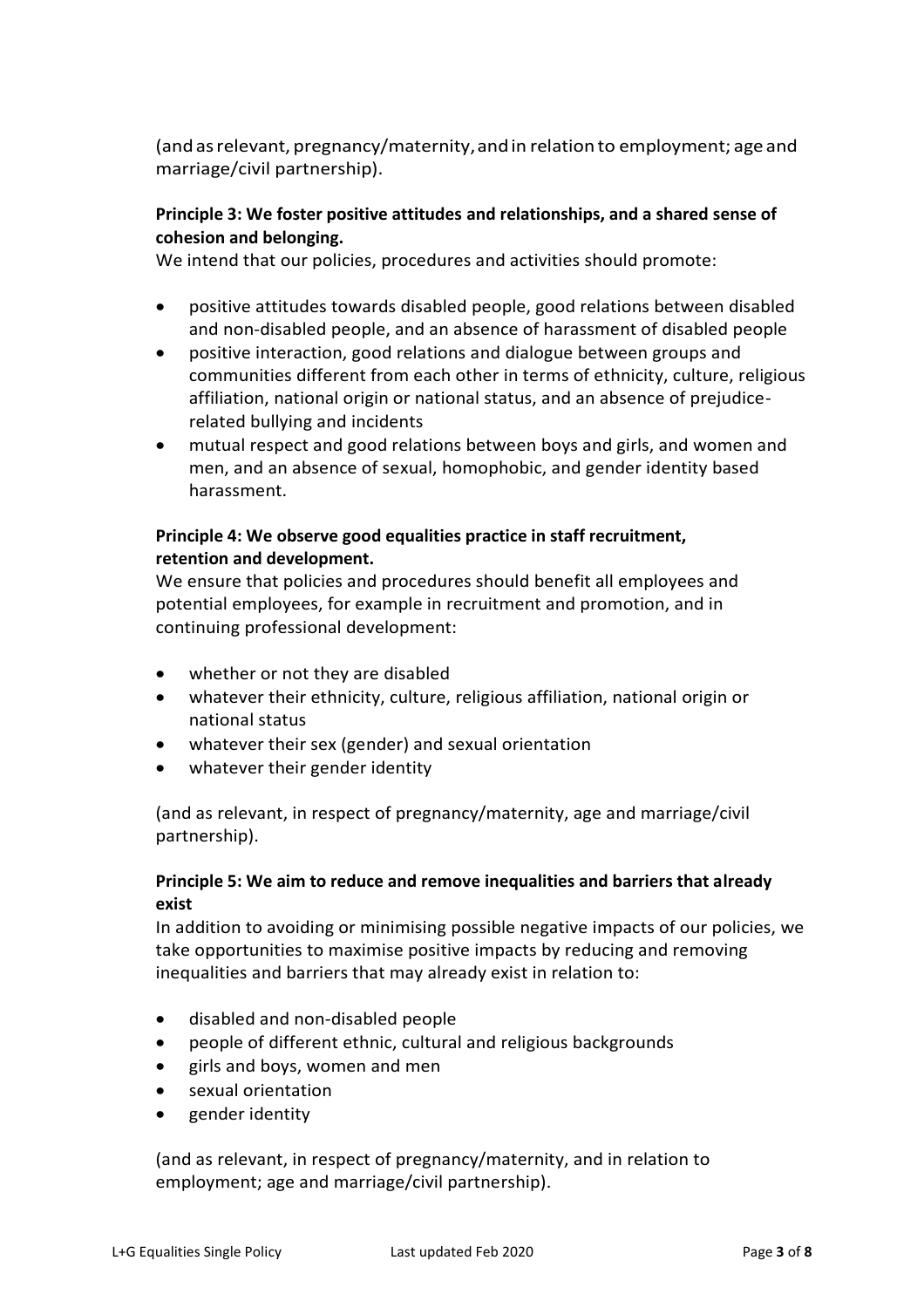# **Principle 6: We consult and involve widely**

We engage with a range of groups and individuals to ensure that those who are affected by a policy or activity are consulted and involved in the design of new policies, and in the review of existing ones. As appropriate, we consult and involve groups and individuals in relation to:

- disability
- religion/belief
- sexual orientation
- sex (gender)
- gender identity
- ethnicity

### **Principle 7: Society as a whole should benefit**

We intend that our policies and activities should benefit society as a whole, both locally and nationally, by fostering greater social cohesion, and greater participation in public life of all groups and individuals in relation to:

- disability
- religion/belief
- sexual orientation
- sex (gender)
- gender identity
- ethnicity
- age

### **Principle 8: We base our practices on sound evidence and information**

We maintain and publish at least annually, quantitative and qualitative information about our progress towards greater equality in relation to:

- disability
- religion/belief
- sexual orientation
- sex (gender)
- gender identity
- ethnicity

#### **Principle 9: Objectives**

We formulate and publish at least every four years, specific and measurable objectives, based on the evidence we have collected and published (principle 8) and the engagement in which we have been involved (principle 7), in relation to:

- disability
- religion/belief
- sexual orientation
- sex (gender)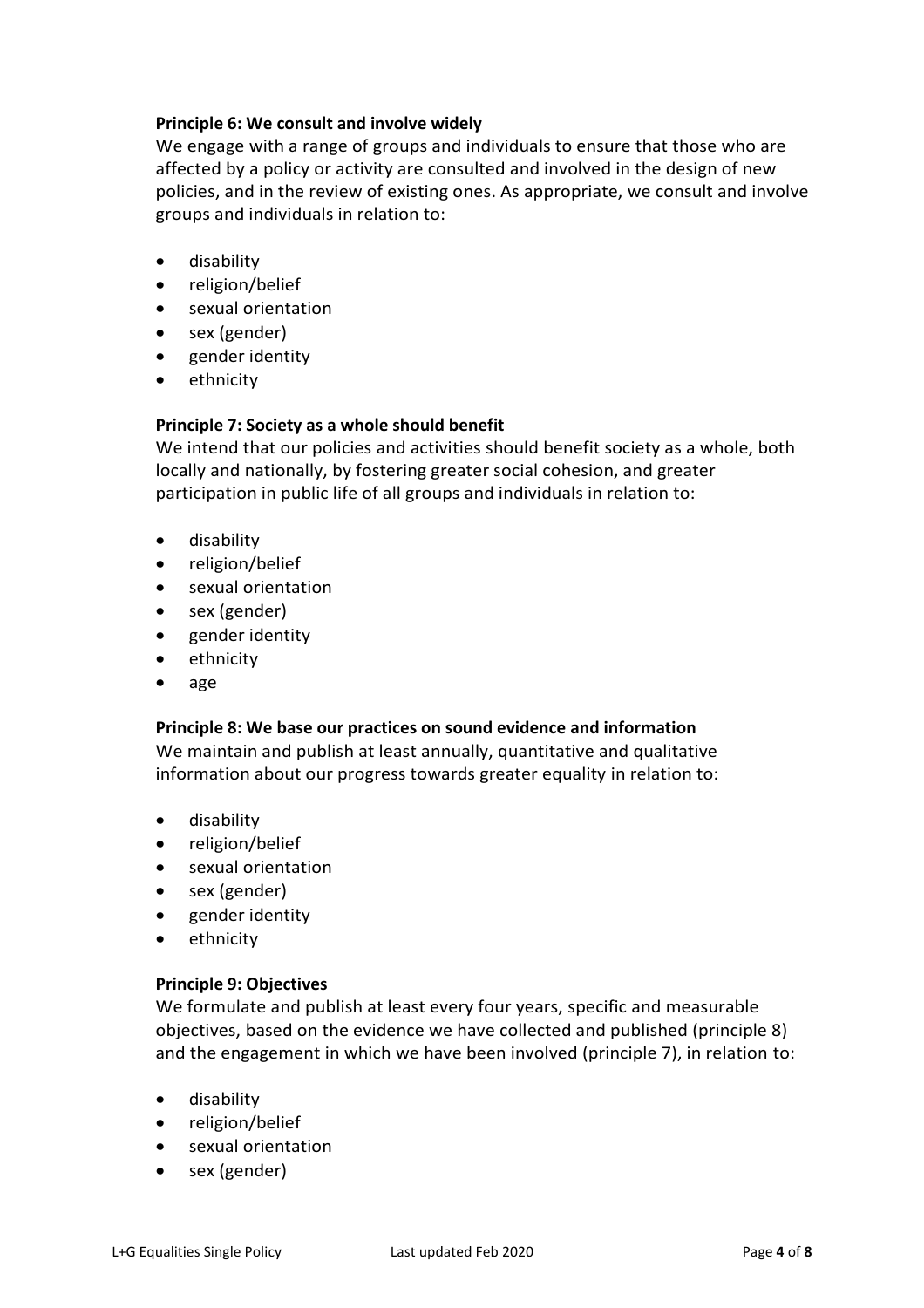- gender identity
- ethnicity

The objectives which we identify take into account national and local priorities and issues, as appropriate.

- **5.** We recognise that the actions resulting from a policy statement such as this are what make a difference.
- **6.** We revisit our equalities action plan annually within the framework of the overall school improvement plan and processes of self-evaluation.
- **7.** We keep our equality objectives under review and report annually on progress towards achieving them.

### **The curriculum**

**8.** We keep each curriculum subject or area under review in order to ensure that teaching and learning reflect the relevant principles set out in paragraph 4 above.

### **Ethos and organisation**

- **9.** We ensure the relevant principles listed in paragraph 4 above apply to the full range of our policies and practices, including those that are concerned with:
	- pupils' progress, attainment and achievement
	- pupils' personal development, welfare and well-being
	- teaching styles and strategies
	- admissions and attendance
	- staff recruitment, retention and professional development
	- care, guidance and support
	- behaviour, discipline and exclusions
	- working in partnership with parents, carers and guardians
	- working with the wider community.

### **Addressing prejudice and prejudice-related bullying**

- **10.** The school is opposed to all forms of prejudice which stand in the way of fulfilling the legal duties referred to in paragraphs 1-3:
	- prejudice around disability and special educational needs
	- prejudice around racism and xenophobia, including that directed
	- towards religious groups and communities, for example antisemitism and lslamophobia, and those that are directed against Travellers, migrants, refugees and people seeking asylum
	- prejudice reflecting sexism and homophobia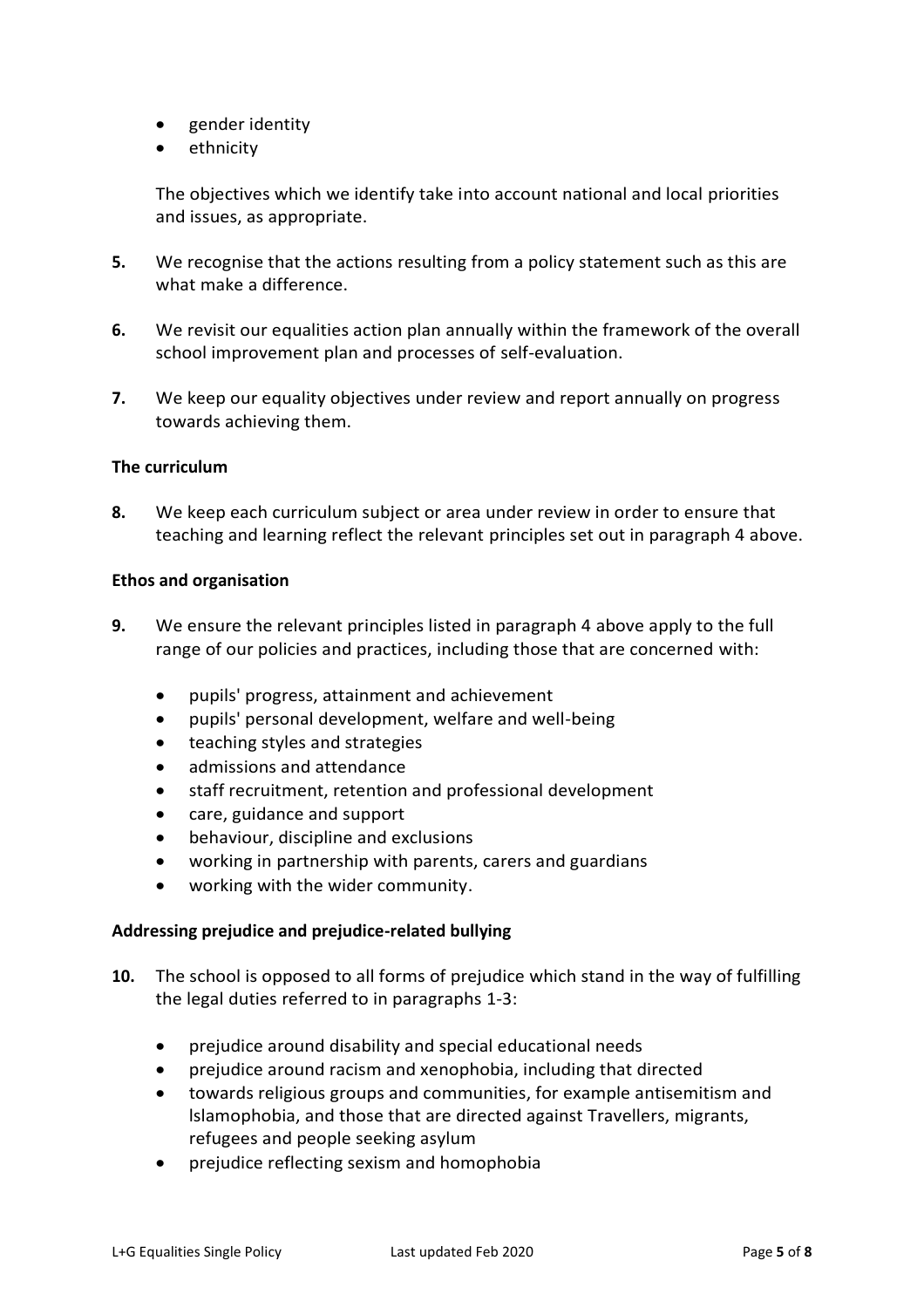- prejudice against gender identity issues
- **11.** There is guidance in the staff handbook on how prejudice-related incidents should be identified, assessed, recorded and dealt with.
- **12.** We take seriously our obligation to report regularly to the local authority about the numbers, types and seriousness of prejudice-related incidents at our school and how they are addressed.

### **Roles and responsibilities**

- **13.** The governing body (or in the case of an academy, the proprietor) is responsible for ensuring that the school complies with legislation, and that this policy and its related procedures and action plans are implemented.
- **14.** A member of the governing body has a watching brief regarding the implementation of this policy.
- **15.** The headteacher is responsible for implementing the policy; for ensuring that all staff are aware of their responsibilities and are given appropriate training and support; and for taking appropriate action in any cases of unlawful discrimination.
- **16.** A senior member of staff has day-to-day responsibility for co-ordinating implementation of the policy.
- **17.** All staff are expected to:
	- promote an inclusive and collaborative ethos in their classroom
	- deal with any prejudice-related incidents that may occur
	- plan and deliver curricula and lessons that reflect the relevant principles in paragraph 4 above
	- support pupils in their class for whom English is an additional language
	- keep up-to-date with equalities legislation relevant to their work.

### **Information and resources**

- **18.** We ensure that the content of this policy is known to all staff and governors and, as appropriate, to all pupils and their parents and carers.
- **19.** All staff and governors have access to a selection of resources which discuss and explain concepts of equality, diversity and community cohesion in appropriate detail.

#### **Religious observance**

**20.** We respect the religious beliefs and practice of all staff, pupils and parents, and comply with reasonable requests relating to religious observance and practice.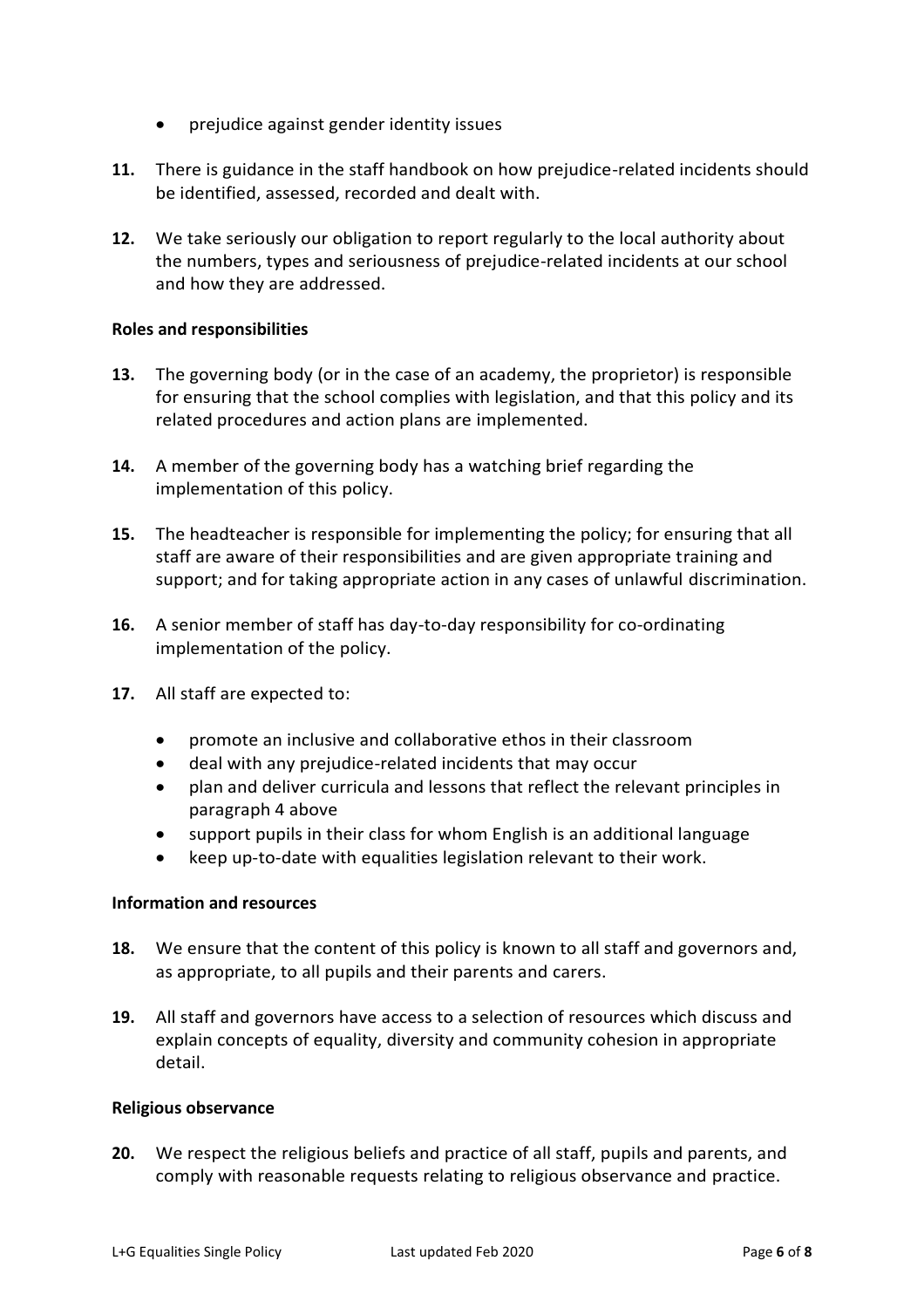## **Staff development and training**

**21.** We ensure that all staff, including support and administrative staff, receive appropriate training and opportunities for professional development, both as individuals and as groups or teams.

### **Breaches of the policy**

**22.** Breaches of this policy will be dealt with in the same ways that breaches of other school policies are dealt with, as determined by the headteacher and governing body.

### **Monitoring and evaluation**

- **23.** We collect, study and use quantitative and qualitative data relating to the implementation of this policy, and make adjustments as appropriate.
- **24.** In particular we collect, analyse and use data in relation to achievement, broken down as appropriate according to disabilities and special educational needs; ethnicity, culture, language, religious affiliation, national origin and national status; and gender.

#### **Features of this policy:**

The policy contains the following features.

- The term ethnicity is used in preference to race or racial group, on the grounds that it better reflects the intentions and concerns of race relations legislation
- There are references where appropriate to religious affiliation and identity
- There are references where appropriate to sexual identity and to challenging homophobia
- The promotion of community cohesion is integrated into the policy, particularly but not only in the third of the nine principles.
- The phrasing at certain points reflects the specific duties required by the Equality Act 2010, in particular the duties to:
	- o engage with interested groups and individuals (principle 6)
	- o publish equality information (principle 8)
	- o formulate and publish equality objectives (principle 9)

*This Policy Framework has been adapted courtesy of lnsted Publications*,